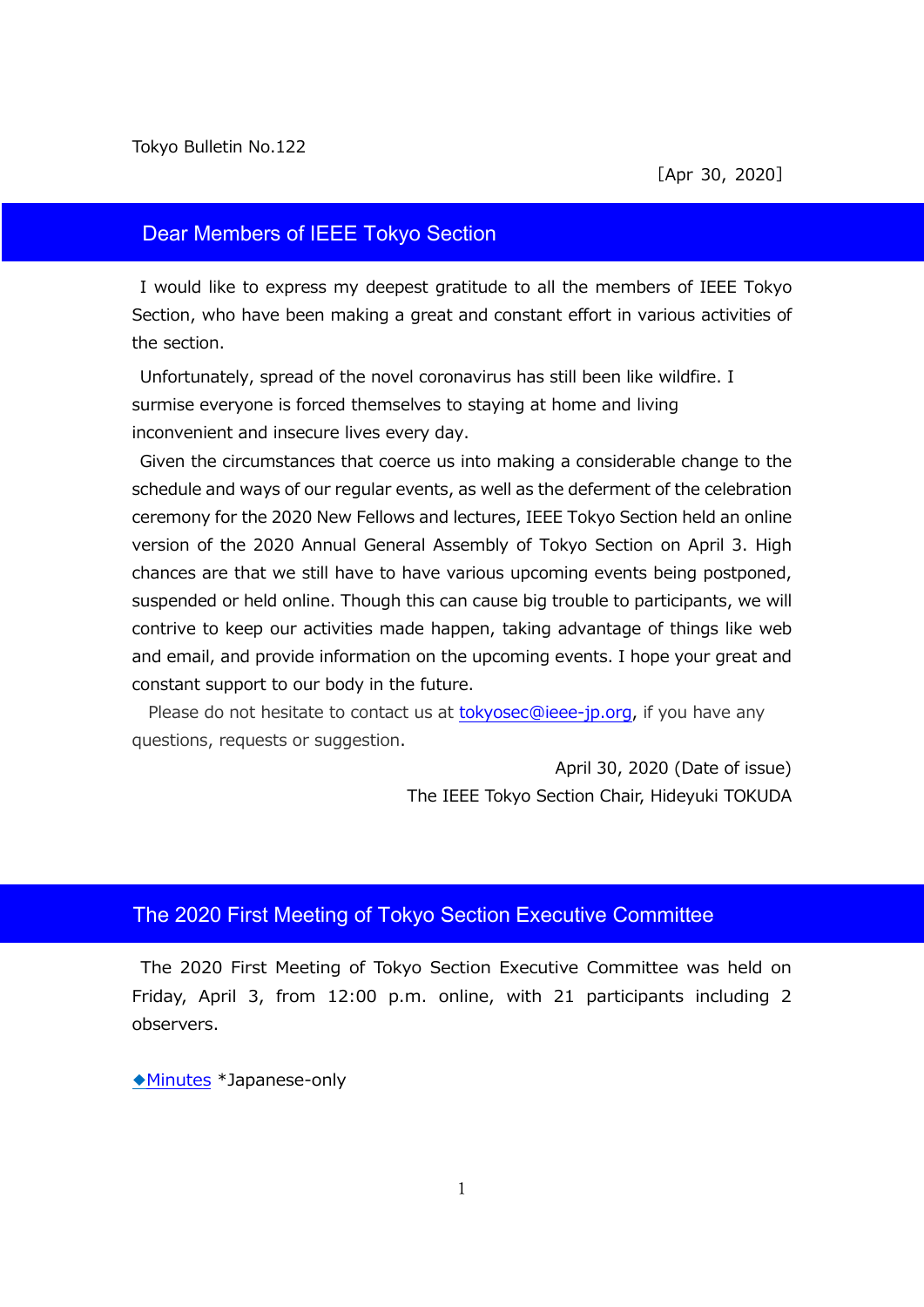Schedule for 2020 Second Meeting Wednesday, June 3 Online meeting Third Meeting Wednesday, September 30 KDDI Iidabashi Building Forth Meeting Wednesday, December 2 Kikai Shinko Kaikan

## The 2020 Annual General Assembly of Tokyo Section Life Members Affinity Group

The 2020 Annual General Assembly of Tokyo Section Life Members Affinity Group was held on Friday, April 3 at 2:30 p.m. online. The number of attendees was 20. Activity report of 2019 and Action plan for 2020 were presented.

◆[LMAG-Tokyo](https://ieee-jp.org/section/tokyo/en/about/lmag.html) site

#### The 2020 Annual General Assembly of Tokyo Section

The 2020 Annual General Assembly of Tokyo Section was held on Friday, April 3 at 2:30 p.m. online. The number of attendees was 23. Activity and Financial reports of 2019, and Action and Budget plans for 2020 were presented.

◆[Report](https://ieee-jp.org/section/tokyo/report/report/2020soukai.html) \*Japanese-only

## "Never Forget to Renew Your Membership"

Have you updated your IEEE membership in 2020?

It is said that changes in social structure will accelerate as a result of the worldwide spread of this new coronavirus infection. Many people are thinking about what technology should be, and some has started taking actions, in order to overcome global threats such as infectious diseases and climate change, and realize a truly safe, peaceful, and comfortable society. Having online access to information and data, and knowledge and wisdom of human networks that have been accumulated and updated by the IEEE over the years, should be of great value especially in